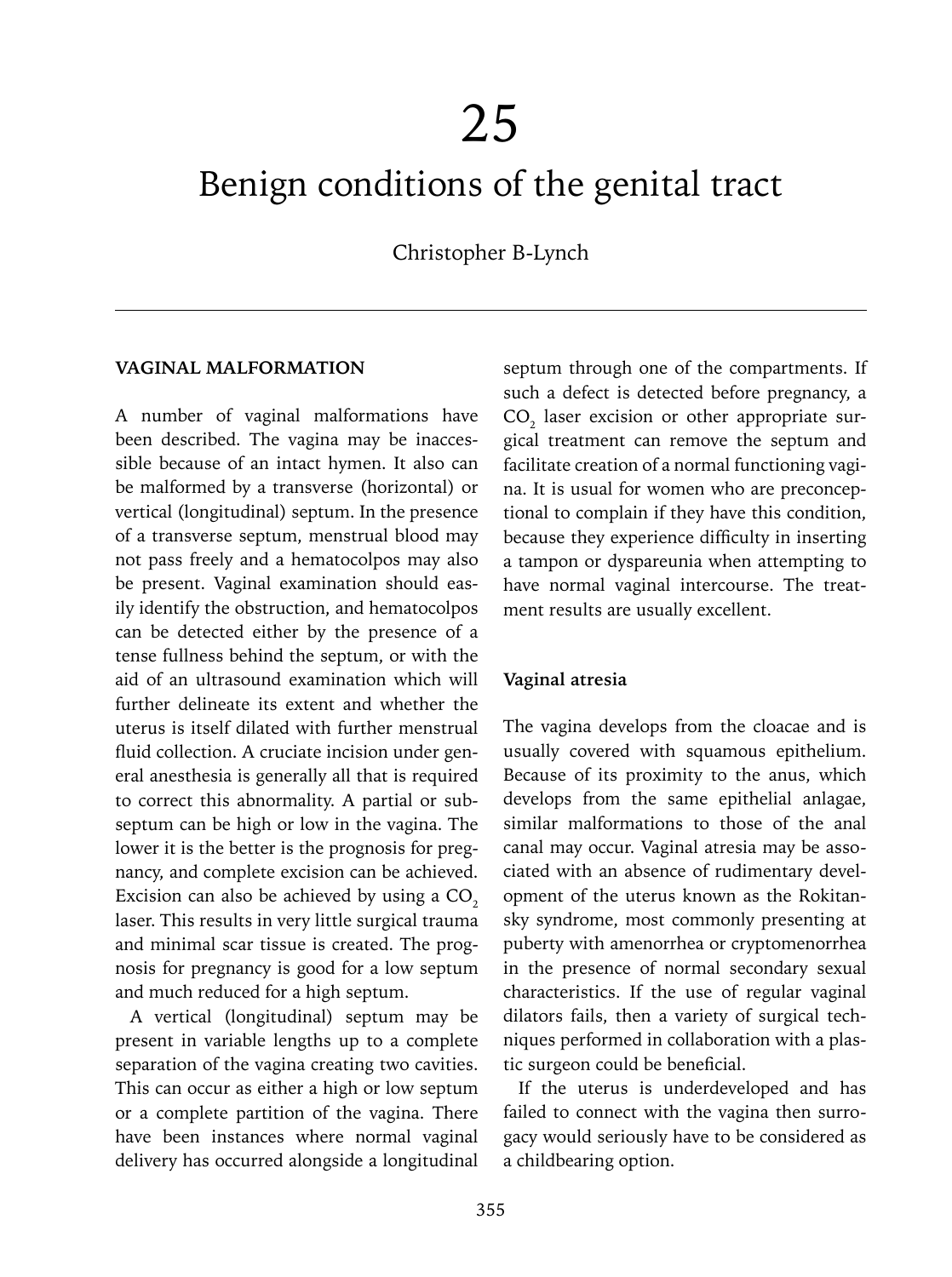## **UTERINE MALFORMATION**

A variety of uterine malformations have been described varying from a unicornuate uterus (Figure 1) to complete division or duplication of the uterus, commonly described as a double uterus with two horns separated in its low end, along with two tubes and two ovaries<sup>1</sup>. These patients are usually asymptomatic but may present with fertility problems, recurrent miscarriage, scanty menstruation and painful or heavy periods. They are susceptible to preterm labor and abnormal presentation of the fetus. An ultrasound scan can identify the condition well before pregnancy.

A unicornuate uterus has a high miscarriage and premature labor rate which may lead to anything from extreme prematurity to late prematurity and immature development of the fetus. It is commonly acknowledged that if a unicornuate uterus has carried a pregnancy to term the prognosis is good for subsequent pregnancies.

The well known Strassman's operation, which involves incision at the uterine fundus from one horn to the other transversely and then re-suturing anteriorly and posteriorly to create a larger cavity, theoretically may enable the patient to carry a pregnancy to a more advanced gestation. Though such corrective



**Figure 1** Patient aged 35. Unicornuate uterus with congenital absence of left tube and ovary. Copyright Mr C. B-Lynch 2009

surgery can be performed, the benefit of successful and advanced pregnancy is by no means guaranteed. Some forms of bicornuate uterus may have a redundant horn or a dominant horn. If pregnancy occurs in the redundant horn, the chance of ectopic pregnancy or rupture of the uterus is higher. In some cases a redundant horn can obstruct the passage of the fetal head into the birth canal from the pregnancy that is in the dominant horn. Careful evaluation is important to understand the nature and extent of the problem well before pregnancy occurs.

When a septum is discovered within the uterine cavity, it is appropriate to remove it using a hysteroscopic approach, which is commonly followed by an immediate insertion of an intrauterine contraceptive device of the Mirena type for 6 weeks to minimize adhesion formation.

The numerous varieties of malformation make it imperative that during the course of investigating patients for infertility all clinicians undertake proper physical examination to exclude abnormalities of the genital tract<sup>1</sup>.

#### **GENITAL WARTS**

Genital warts commonly present in young women, often before they become pregnant. The method of transmission is still unclear, although the causative viral agent is well known. The vast majority of cases are managed in the specialist genitourinary medical clinic; although in many countries management is in the hands of generalists or obstetricians/gynecologists. Some centers provide medication for self application at home with the inherent pitfalls in managing such a condition effectively (especially when the warts are extensive) by this protocol. Guidelines are available from von Krogh *et al*. and the Health Protection Agency<sup>2,3</sup>.

In the UK about 71,000 new cases of genital warts are reported annually by genitourinary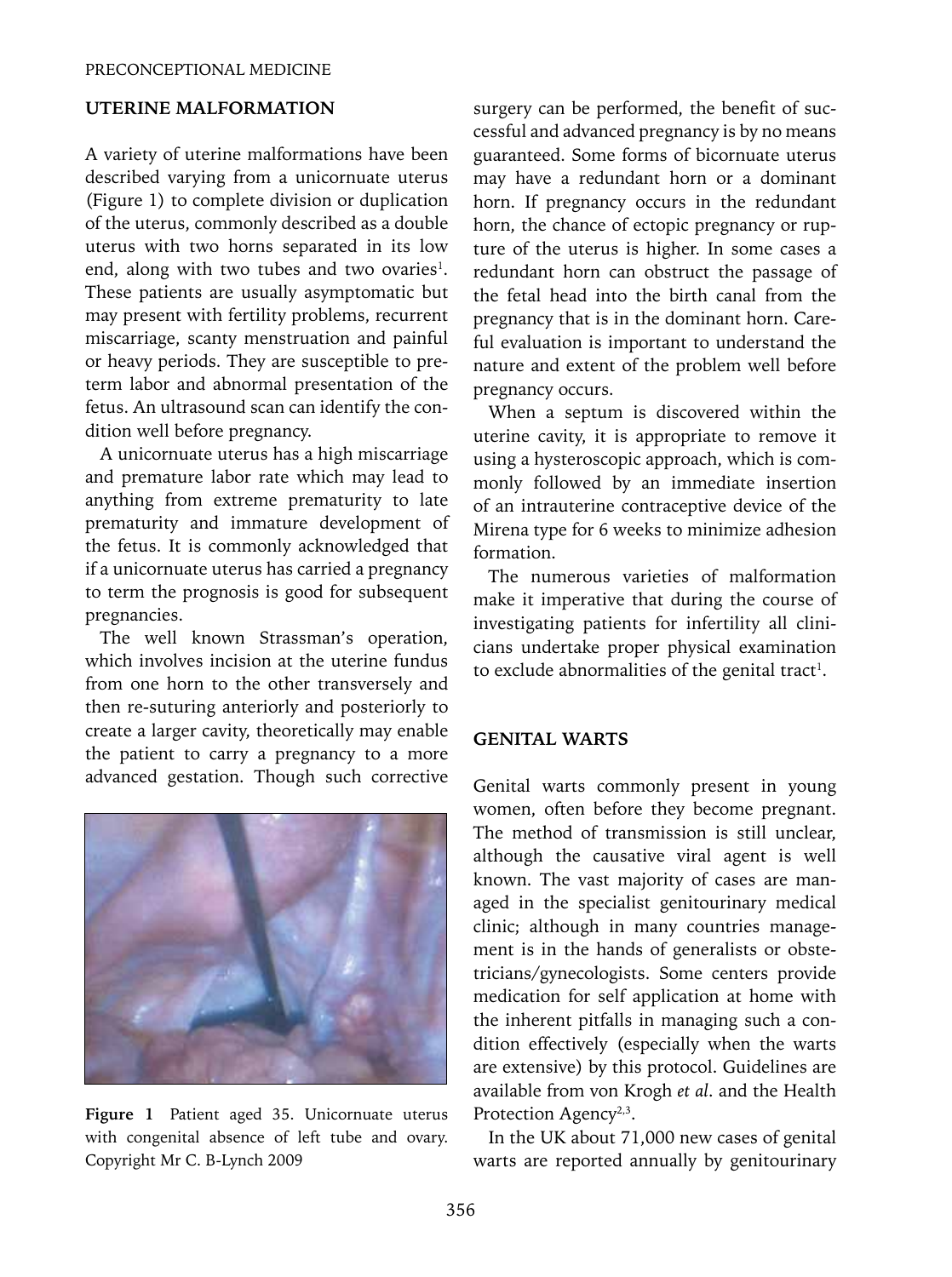medicine clinics. A common association with *Chlamydia* infection is present. Women with these conditions experience local irritation of the vulva and vagina as well as marked anxiety. Human papillomavirus (HPV) is the cause of infection and has the associated risk of cervical cancer at a later date in some individuals, as HPV types 16 and 18 are found in most cases of cervical cancer. As such, the infection is a particularly relevant condition for discussion in terms of preconceptional medicine. Following initial diagnosis, the behavior in pregnancy is unpredictable. Often the pregnant state is associated with marked growth of the warts which, if not treated in a timely basis, can become problematic in terms of general comfort and, in some instances, locomotion. When neglected, obstruction of vaginal delivery is a possibility. It is probable that the immunosuppressive effect of pregnancy may opportunistically charge these viral eruptions to proliferate. Currently young adolescent women are offered immunization, but evidence of the long-term effectiveness of this program is awaited. Genital warts can be found anywhere around the tract of the female genitalia including the introitus, vulva, vagina and cervix<sup>4</sup>.

## **Diagnosis**

Most cases of genital warts are diagnosed by visual appearance with the individual lesions displaying characteristic warty heads. These are contagious and can be passed onto the male and vice versa. Collaboration with a dermatologist is often helpful, because the differential diagnosis includes uninfectious skin lesions including malignancies. It is essential not to confuse sexually transmitted diseases with other genital warts such as molluscum contagiosum which are flatter eruptions of the vulva and contain central cheesy material. Another consideration should be condyloma lata of secondary syphilis which are softer more fleshy lesions especially confined to the perianal region. Appropriate blood screening tests could differentiate these various diagnoses.

Treatment is not always necessary, as a proportion of these warty lesions resolve spontaneously5 . However, many clinicians will treat all cases because it is not possible to distinguish those lesions which regress spontaneously.

## **Treatment**

For mothers who are contemplating and planning a pregnancy it is prudent to treat visible lesions before becoming pregnant. No treatment modality can be guaranteed to be 100% effective and relapses can occur. Treatments such as podophyllin and imiquimod can be applied. Long-term toxicity (especially if lesions are large) may mean using an alternative such as podophyllotoxin. This is a cytotoxic agent with the active component of podophyllin. It is applied as a cream base and is effective in young women. Other treatments such as imiquimod, cryotherapy and trichloroacetic acid are recommended either in isolation or in combination<sup>6</sup>.

In pregnancy warts tend to grow quite rapidly. Small warts can be treated conservatively; larger warts can be excised even in pregnancy. Cervical warts should be excised using the laser, and when warts are large and invading the vagina, serious consideration should be given to delivery of the baby by cesarean section. Transmission from mother to baby can occur if lesions are present in the vagina. Pediatric manifestations of genital wards include laryngeal polyps of the infant and toddler.

Treatment with podophyllotoxin should be avoided in pregnancy because of concerns regarding potential toxins. Urethral warts can be cauterized. In pregnancy, surgical removal of localized warts is recommended, but recurrence may occur after apparent surgical clearance.

Because the chances of greater proliferation of wart viral changes could be high in patients who are HIV positive and pregnant, these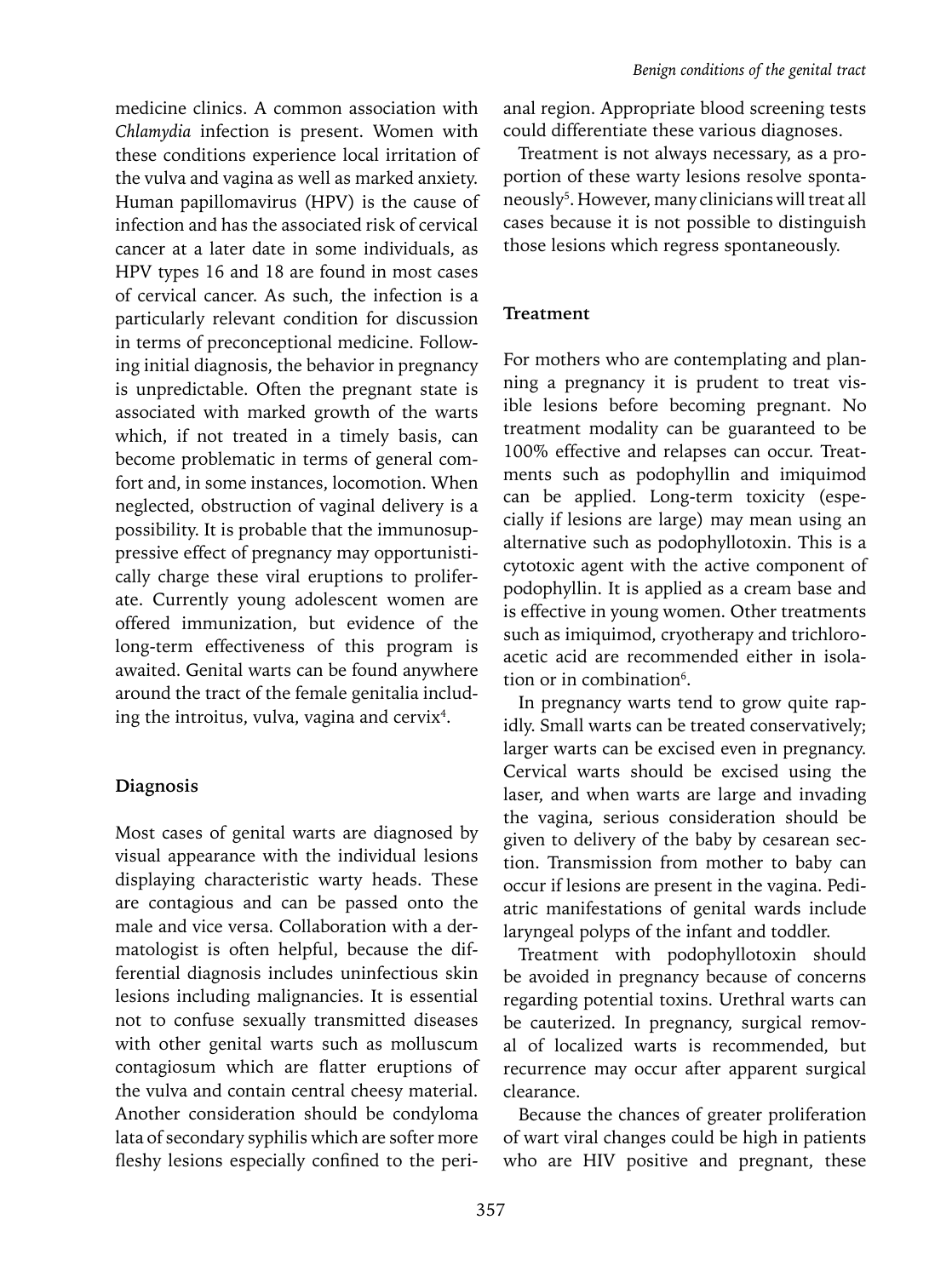#### PRECONCEPTIONAL MEDICINE

individuals should be managed jointly between the sexually transmitted disease unit and the HIV consultant. It is also good practice to screen for other sexually transmitted diseases in patients who request HIV screening, regardless of whether they are pregnant at the time of the request.

Ideally, patients with genital warts should have annual cervical smears before becoming pregnant. Genital warts are rarely associated with oncogenic HPV infections. Transmission of genital warts can be controlled by the use of barrier methods of contraception such as the condom, which may prove valuable preventive measures against other HPVs<sup>3</sup>.

## **Summary**

Key points regarding genital warts include:

- The diagnosis of genital warts is usually a clinical one
- HPV 6 and 11, which are not associated with an increased risk of malignancy, are associated with 90% of wart infections
- Most patients can be treated at home with topical agents such as podophyllotoxin or imiquimod
- All treatments, including ablative treatment, have a relapse rate of around 30%
- Warts have a natural history and may regress spontaneously
- No treatment is always an option
- Screening for other sexually transmitted infections (STIs) should be routine for any patient presenting with genital warts
- Currently, vaccines are available to inoculate against HPV infections of malignant potential. Evidence of their long-term effectiveness is eagerly awaited.
- All wart virus infections have the capacity to grow in pregnancy when the immune response may be suppressed.

## **BENIGN TUMORS OF THE BARTHOLIN'S GLAND**

The Bartholin's glands provide appropriate secretions following sexual stimulation to prevent or minimize friction during sexual intercourse.

From time to time, obstructions of the ductal aspect of the gland cause swelling, pain and/or edema of the gland or infection by bacterial tracking of the duct which causes inflammation of the gland leading to abscess, intense pain and fever. This organ is sometimes described as the greater vestibular gland in the lower third of the labia majora. Inflammatory changes can occur at any time before or during pregnancy, causing pain and discomfort along with fever or abscess formation. Active and urgent management is indicated.

Independent of the Bartholin's gland, superficial vulval cysts may or may not become secondarily infected. Most often, they are asymptomatic and require no treatment even in pregnancy other than to occasionally discharge a cheesy-like substance. In such instances, excision in conjunction with antibiotics of appropriate culture and sensitivity may be considered.

Changes in vulva pigmentation need advice regarding further management as 10% of pigmented lesions can become malignant melanomas. In pregnancy, pigmented lesions are particularly susceptible to further changes, and the pigmentation *per se* probably reflects the immunosuppressant effect of pregnancy.

## **VULVAL INTRAEPITHELIAL NEOPLASIA**

Vulval intraepithelial neoplasia (VIN) is commonly a feature of squamous origin (Bowen's disease or Bowenoid papulosis), in which grading the severity of changes depends on clinical appearance as well as histology not unlike the grading of cervical intraepithelial neoplasia (CIN). The lesion might have a rough surface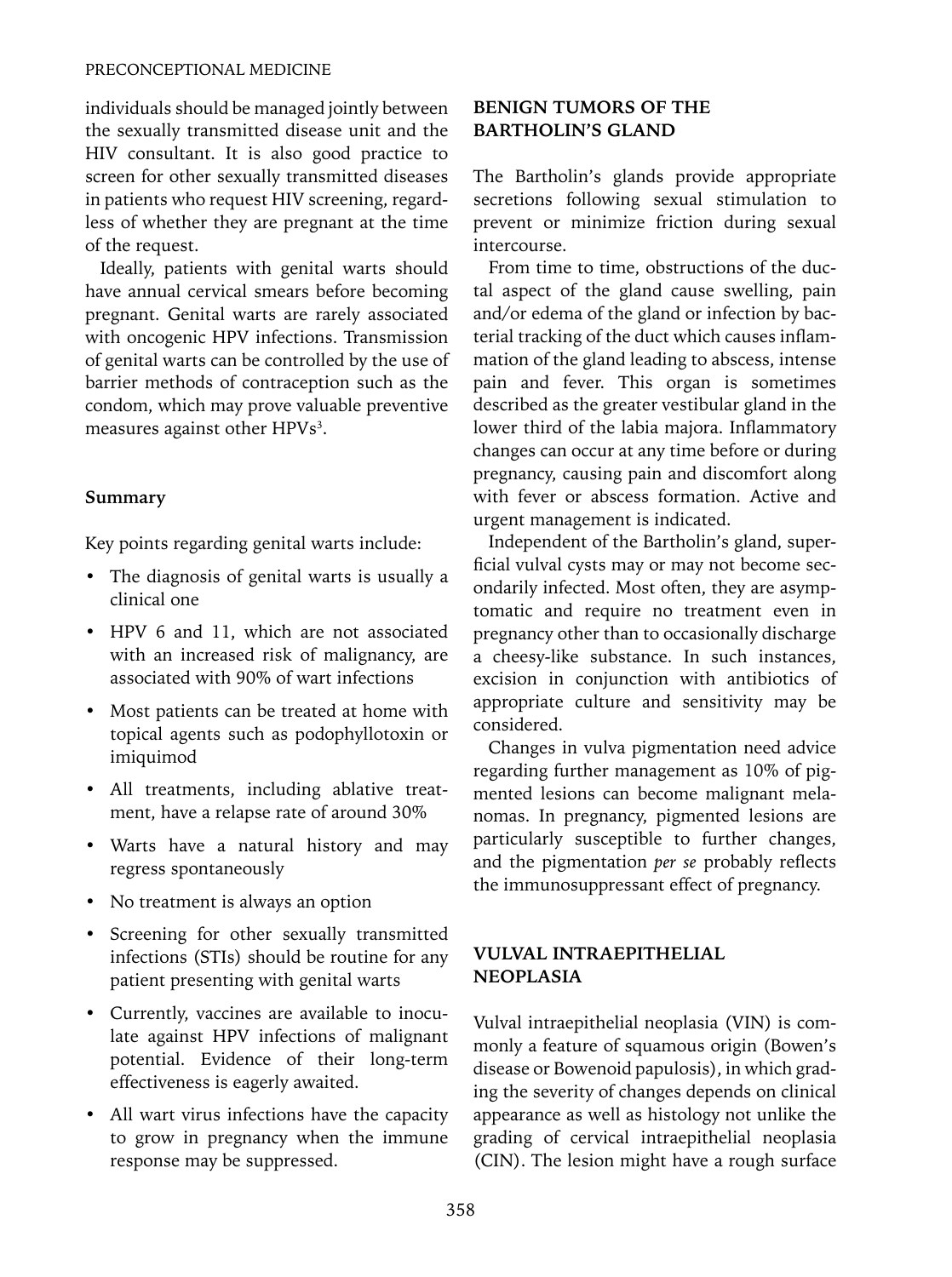and be flattened like vulval wart infection but can also appear with indistinct borders. Paget's disease can present with similar appearances to VIN. These are also uncommon and have demarcated borders, are very commonly multifocal, are eczematoid in character and are associated with 25% of adenocarcinoma within the pelvis, perianally or at distant sites. The recommended treatment is wide excision of the focal lesion in consultation with a colorectal surgeon preoperatively.

## **CERVICAL INTRAEPITHELIAL NEOPLASIA**

Lesions of this type are premalignant conditions, and many women have had abnormal smears prior to pregnancy. The various classifications of such abnormalities include terms such as mild, moderate or severe dyskaryosis. These gradings mainly indicate changes in the cellular pattern from mild to severe in progression which signify high or low risk.

Liquid based cytology was recently introduced to achieve more robust detection of the presence of abnormal cells and their character. This process also enables the non-visible type of wart virus that may be present on the cervix to be identified and classified as to which group it belongs, including HPV 16 and 18 both of which have malignant potential.

Following an abnormal smear report, the patient should have a colposcopic examination. The biopsy taken at the time of this procedure will diagnose and classify the abnormality into a high or low risk category (CIN high or low grade)<sup>7</sup>.

The impact of this procedure in pregnancy is now well recognized. Biopsy is commonly performed as a loop excision of the transformation zone (the boundary is where the glandular cells border the squamous cells). This border may harbor 95% of the abnormal cells of precancer or cancer origin. Some cervixes have a larger surface area of abnormality than

others. The larger is the surface area of abnormality, the greater is the chance of scar tissue formation after the loop excision procedure. Sometimes the scarring is sufficient to interfere with conception and in other instances in the process of parturition. It is common to warn patients who have had loop excision surgery of these risks and for health care personnel to assess the cervix when patients are in labor and possibly explain any slow progress.

A cone biopsy is sometimes necessary for high grade colposcopic lesions. This operation, which removes the abnormal area along with normal tissue in a cone shaped specimen is usually performed under regional or general anesthesia, either as a cone loop excision or knife cone biopsy. Unfortunately, the cervix may be shortened or scarred significantly afterwards, and, in a worst case scenario, may lead to difficulty in passing menstrual blood and/or retention of menstrual blood in the uterine cavity (hematometra) along with considerable pain. This latter condition is relieved when the cervix is dilated to empty the uterus. It is important only to dilate the cervix to a reasonable diameter so as not to cause cervical incompetence or interfere with the integrity of subsequent pregnancy. Follow-up Papanicolau smear may become necessary even in the early part of pregnancy. Most other investigations, including follow-up smears after successful treatment, can be performed 3 months after the postnatal period.

#### **MENORRHAGIA AND DYSMENORRHEA**

The quantity and significance of heavy periods is usually difficult to assess<sup>8,9</sup>. The classical categorization of heavy periods describes approximately 40ml with 70% loss in the first 48 hours in the healthy European population. As this is a subjective definition, the clinical impact of excessive bleeding is assessed based on the clinical features described by patient including tiredness, listlessness, pallor as well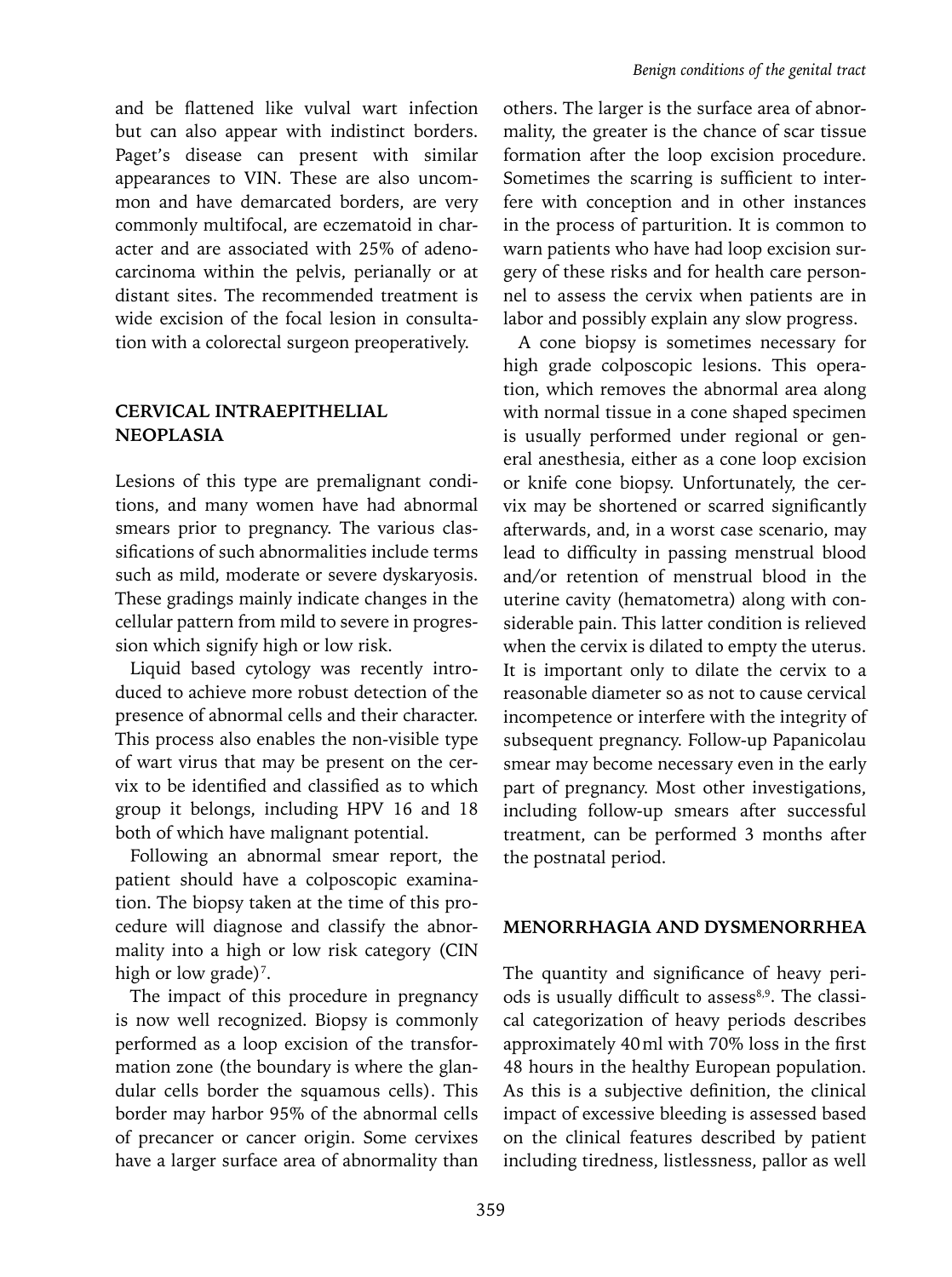as anemia when assessed by hemoglobin values<sup>10</sup>. Menorrhagia commonly leads to iron deficiency anemia. The impact of which is even more significant in the less developed world where a patient might attempt to accomplish the activities of daily living with hemoglobin levels at half the value of those of women in the western world.

Menorrhagia is one of the main reasons for seeking medical advice, and was a common indication for hysterectomy as late as the 1980s when about 40% of women having a hysterectomy listed this reason for seeking surgical therapy. In the UK, 1 in 5 women have their uterus removed by the age of 55, albeit with a significant proportion of the pathology reports showing a normal uterus, with dysfunctional uterine bleeding having been the principle cause of heavy periods<sup>11</sup>.

The introduction of ablative therapy has reduced the incidence of hysterectomy dramatically since the  $1990s^{12}$ . Currently, surgical procedures such as hysterectomy are balanced against the potential associated mortality and morbidity risks of these operations versus the far lesser morbidity of the ablative regimens.

Most women with menorrhagia also complain of dysmenorrhea, particularly women in the fertile age group and where other causes of heavy periods have not been excluded such as fibroid uterus, endometriosis, pelvic inflammatory disease (PID) and malignant or premalignant conditions of the uterus. In a significant proportion of instances of dysmenorrhea, the character may be congestive or spasmodic, although usually with congestive dysmenorrhea pain appears before bleeding starts and promptly decreases in severity during the flow. In contrast, the spasmodic variety worsens with menstrual flow past the first day.

It is important to understand this difference, because women who have spasmodic dysmenorrhea may well have endometriosis or adenomyosis that needs early diagnosis and therapy. The presence of dysmenorrhea should alert the clinician to perform appropriate investigations and then to consider the consequence of these examinations on the patient's fertility potential. In this regard, preconceptional diagnosis not only determines the feasibility of pregnancy and its uneventful progress but also diagnoses conditions the treatment of which facilitates pregnancy<sup>11</sup>.

Because endometriosis is a classic cause of spasmodic dysmenorrhea and dyspareunia, a diagnostic laparoscopy could reveal this early enough to enable appropriate treatment. Such investigations may also provide the opportunity to assess tubal and ovarian function characteristics (Figure 2).

#### **UTERINE FIBROIDS**

Fibroids are benign tumors the size and location of which are variable. As such they can be submucosal, intramural, subserosal, intracervical or pedunculated and in the broad ligament. Fibroids are well circumscribed, with a whorl type of soft tissue, appearing in approximately 20% of women of reproductive age, many of whom are asymptomatic.

They are extremely common in the Afro-Caribbean population where most women tolerate their symptoms remarkably well even



**Figure 2** Patient aged 32. Bilateral ovarian endometriosis in pouch of Douglas (the kissing ovaries syndrome). Copyright Mr C. B-Lynch 2009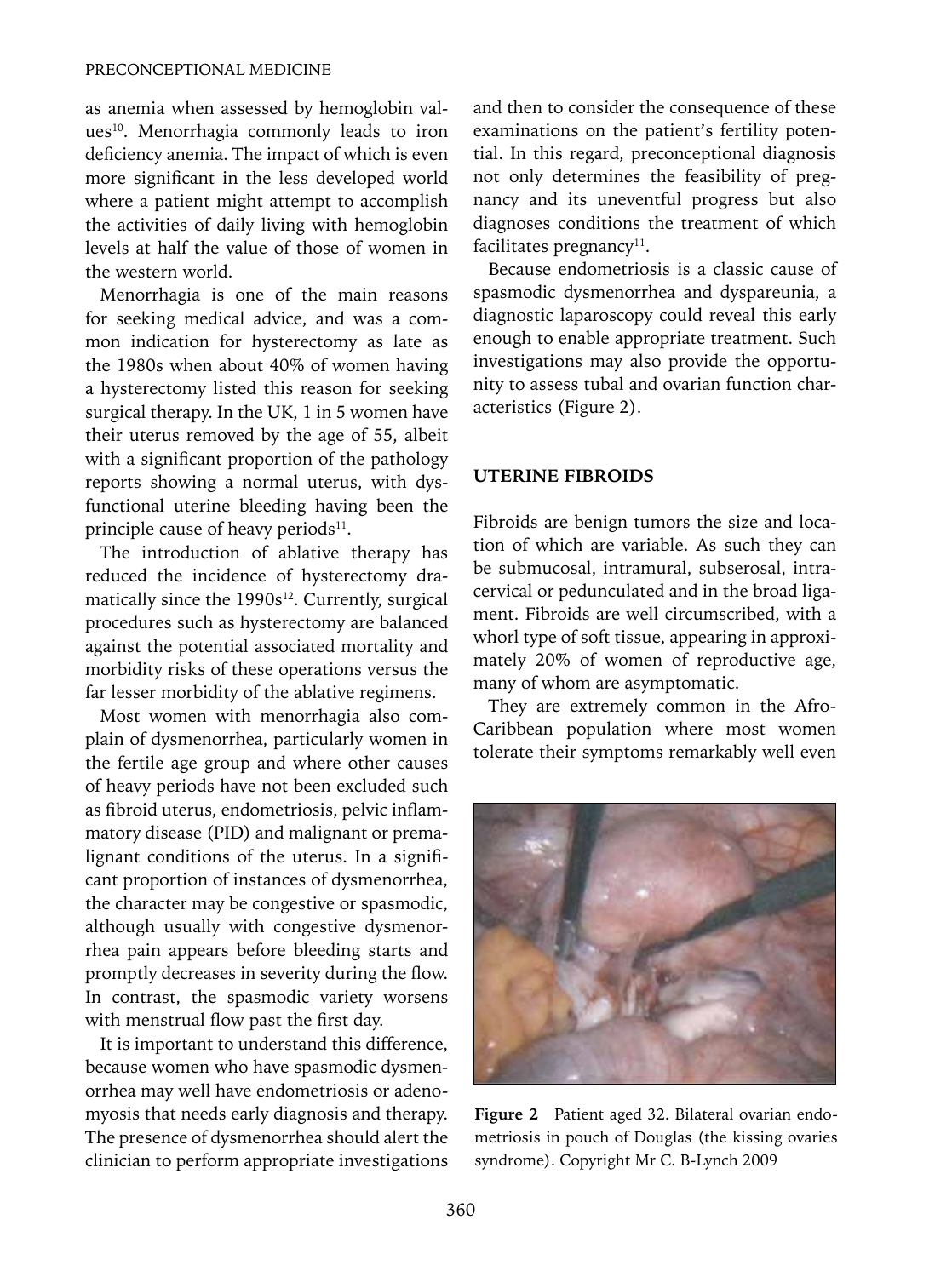though they are often anemic. A significant proportion of patients with fibroid tumors are reluctant to have any form of surgical intervention.

The introduction of interventional radiology (embolization) has presented a new option for the management of fibroids. In 2004 the National Institute of Clinical Excellence (NICE) provided guidance for clinicians to consider uterine artery embolization for the treatment of fibroids, although it is important to note that currently no concrete data exist pertaining to the effectiveness or outcome of embolization procedures for treatment of fibroid tumors, including the preservation of fertility potential, or the reduction of potential fecundity in patients who wish to conceive. The NICE document comments on indications, means of performance of the procedure, ethics, safety and reduction in mean fibroid volume and blood loss<sup>13</sup>. Counseling and consenting of such women is essential for those who consider this alternative procedure in the management of fibroid uterus<sup>1</sup>. Uterine artery embolization should not be recommended without careful consideration in the treatment of symptomatic uterine fibroids, endometrial polyp or submucosal fibroid<sup>1</sup>.

Women who have had the uterine cavity open during a prior myomectomy should be offered cesarean section when they become pregnant to minimize or avoid the risk of uterine rupture.

# **Conjunctive medical treatment**

Medical treatment for fibroids and menorrhagia can be achieved by the use of mefenamic acid, tranexamic acid, non-steroidal antiinflammatory drugs (NSAIDs) or antifibrinolytic agents. All are useful medical treatment for menorrhagia, but are not effective in every patient. Commonly in fibroid menorrhagia, one or another of these agents may control bleeding but not the pain. If the pain persists,

the patient becomes reluctant to persevere with medical treatment.

The luteinizing hormone releasing hormone (LHRH) analogue (goserelin) is used to shrink fibroids and control bleeding by suppressing ovarian function, generally as pretreatment for myomectomy or prehysterectomy for very large fibroids. Decapeptyl 3mg injection on a monthly basis for 6 months or goserelin 3.6mg monthly by injection for the same duration are both acceptable. Patients administered either of these medications should be warned about the side-effect of premature chemical menopause and might need some adback treatment such as tibolone or low-dose estrogens to reduce the disturbing effect of estrogen withdrawal.

# **ENDOMETRIOSIS**

The etiology of endometriosis is unknown. Common clinical features suggest ectopic deposits of endometrial tissue outside the uterine cavity itself or ectopic location within the myometrium *per se*, when the condition is termed adenomyosis. Apart from heavy menstruation, endometriosis is characteristically associated with severe dysmenorrhea of the spasmodic type. The location of endometriosis is variable and can involve organs such as the bladder and rectum that lie within the pouch of Douglas<sup>11</sup> (Figure 2) or involving one or both ovaries either superficially or within its depth.

Foci of endometriosis can also be found in distant organs such as the appendix, bowel, diaphragm or pulmonary area. Regarding fertility potential, it is essential to ascertain that the tubes are not involved. If the ovaries are involved, appropriate treatment should be administered to facilitate pregnancy where indicated (Figures 3 and 4). A significant number of patients with endometriosis become pregnant spontaneously and their symptoms characteristically resolve whilst they are no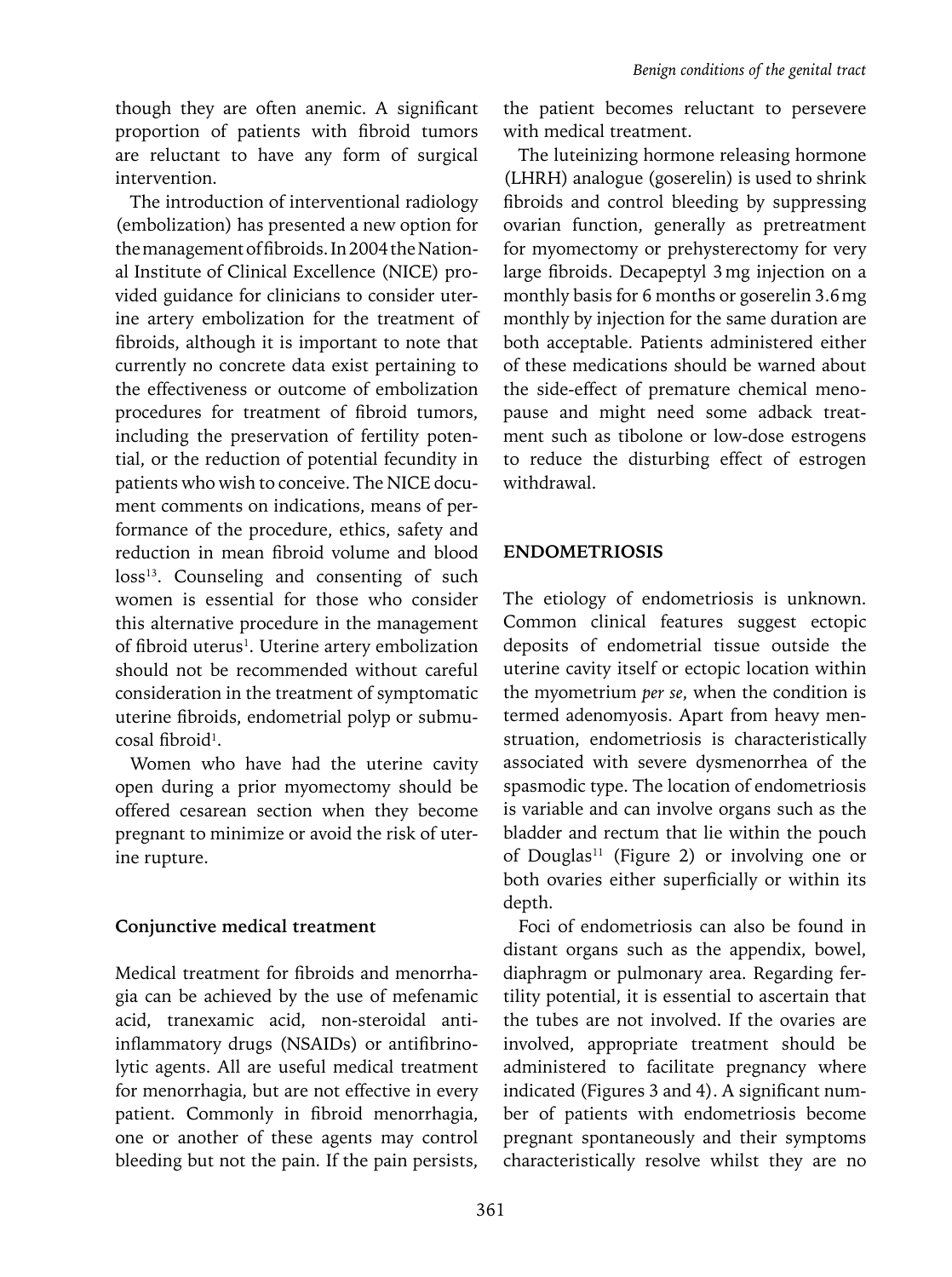#### PRECONCEPTIONAL MEDICINE

longer menstruating. This is not to say that they are cured, but their symptoms abate markedly, although there is no evidence to show that pregnancy cures endometriosis.

Patients with endometriosis commonly complain of deep dyspareunia because of the position of the uterus, as endometriosis within the pouch of Douglas commonly causes uterine retroversion and fixation. If endometriosis involves the rectum and lower bowel, patients can complain of painful defecation and inefficient bowel emptying (Figures 5–8). Endometriosis is a significant problem for women, especially those in the fertile age group where its presence not only causes classic menorrhagia and dysmenorrhea but also sexual problems. In extreme cases, pelvic endometriosis can require bowel resection with bypass or diversion surgery, or, in cases of ureteric involvement, bypass or diverted urinary tract surgery.



**Figure 3** Patient aged 32. Surgical marsupialization, irrigation and drainage, followed by goserelin medical treatment. Copyright Mr C. B-Lynch 2009



**Figure 5** Patient aged 30. Severe uterine retroversion and retroflexion. Copyright Mr C. B-Lynch 2009



**Figure 4** Patient aged 32. Surgical treatment result. Uneventful pregnancy 6 months later with normal delivery. Copyright Mr C. B-Lynch 2009



**Figure 6** Patient aged 30. Vaginal manipulation of uterus to test for successful laparoscopic uterine ventrosuspension. Copyright Mr C. B-Lynch 2009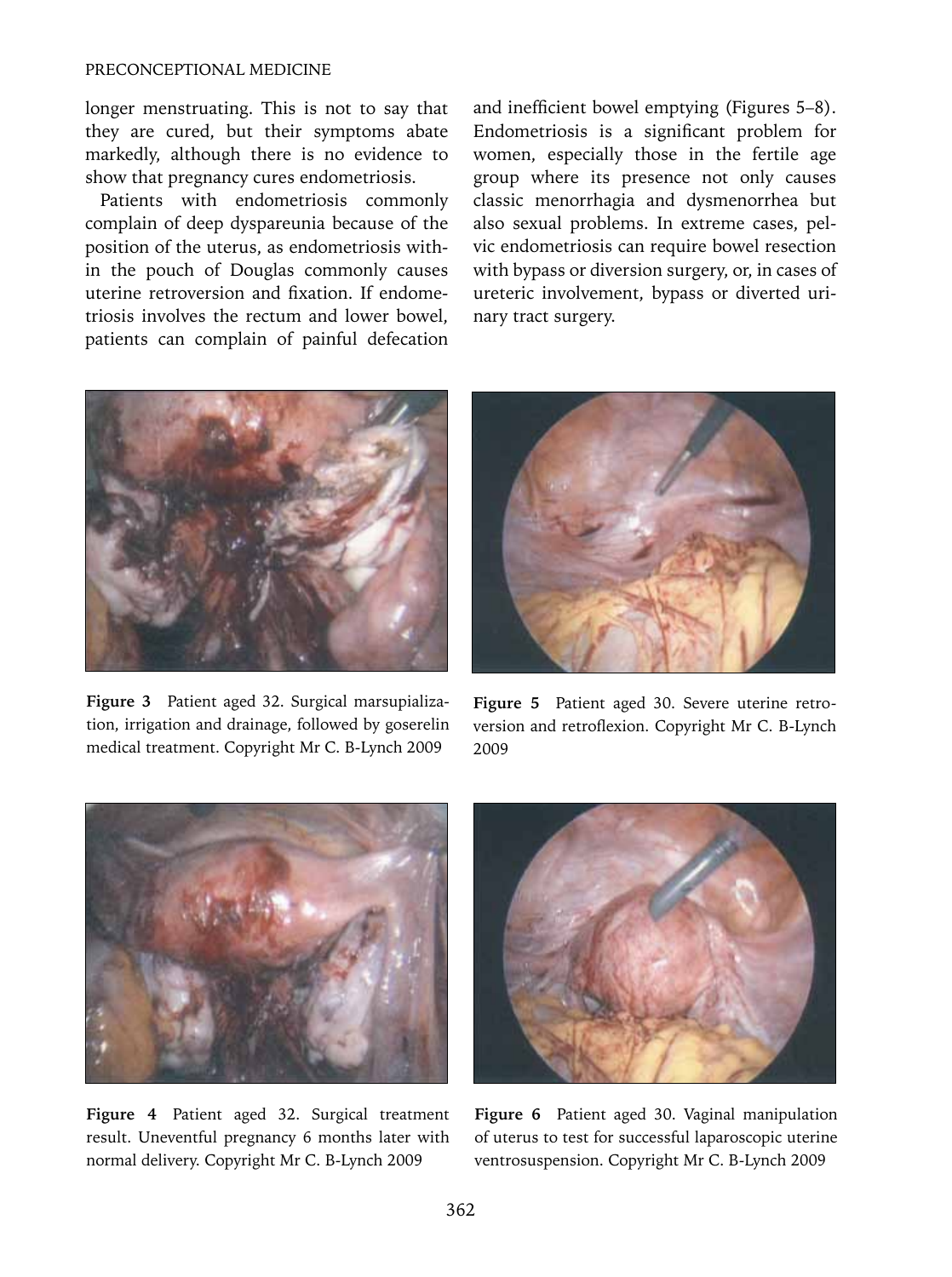

**Figure 7** Patient aged 30. Right round ligament lift and fixation. Copyright Mr C. B-Lynch 2009



**Figure 8** Patient aged 30. Left round ligament lift and fixation for relief of deep dyspareunia. Uneventful pregnancy and normal delivery following laparoscopic ventrosuspension. Copyright Mr C. B-Lynch 2009

It is important to manage the clinical features of endometriosis and properly investigate these patients, offering medical treatment first. Patients with endometriosis should undergo laparoscopy, at which time lesions can be classified as having pink (early inflammatory changes), chocolate (established) or

white (resolving) characteristics. Patients' symptoms often do not correlate with the laparoscopic severity of endometriosis. Treatment must be individualized taking the entire clinical picture into account. Quality of life and fertility potential are crucial in the management of this condition. When the bowel is involved, it is mandatory that a colorectal surgeon forms part of a multidisciplinary team management (Figures 3 and 4).

Clinical features should be comprehensive. Deep infiltrating nodular lesions are best palpated during menstruation. Transvaginal scan may have a role in the diagnosis of the disease involving the bladder or rectum but is of limited value. Magnetic resonance imaging (MRI) can be superior to ultrasound scan but not of greater benefit compared to laparoscopy. The chemical marker CA125 may be elevated in endometriosis, but its elevation is not always diagnostic of the condition.

Women who want to avoid hormonal therapy to treat their pain should consider NSAIDs. Assisted reproduction should be considered to improve fertility chances in minimal to mild endometriosis. *In vitro* fertilization (IVF) is an appropriate treatment for endometriosis especially when tubal function is compromised.

Laparoscopic ovarian cystectomy is recommended for endometriotic cysts greater than 4cm in diameter. Surgical treatment for endometriomas is often useful before IVF, although women should be counseled regarding the risk of reduced ovarian function after surgery.

Treatment with gonadotropin releasing hormone (GnRH) 3–6 months before IVF in women with endometriosis often increases the rate of clinical pregnancy. Finally, it is worth noting that patient self help groups can provide invaluable counseling support and advice.

#### **PELVIC PAIN**

Pelvic pain in women may or may not be associated with significant pathology. Many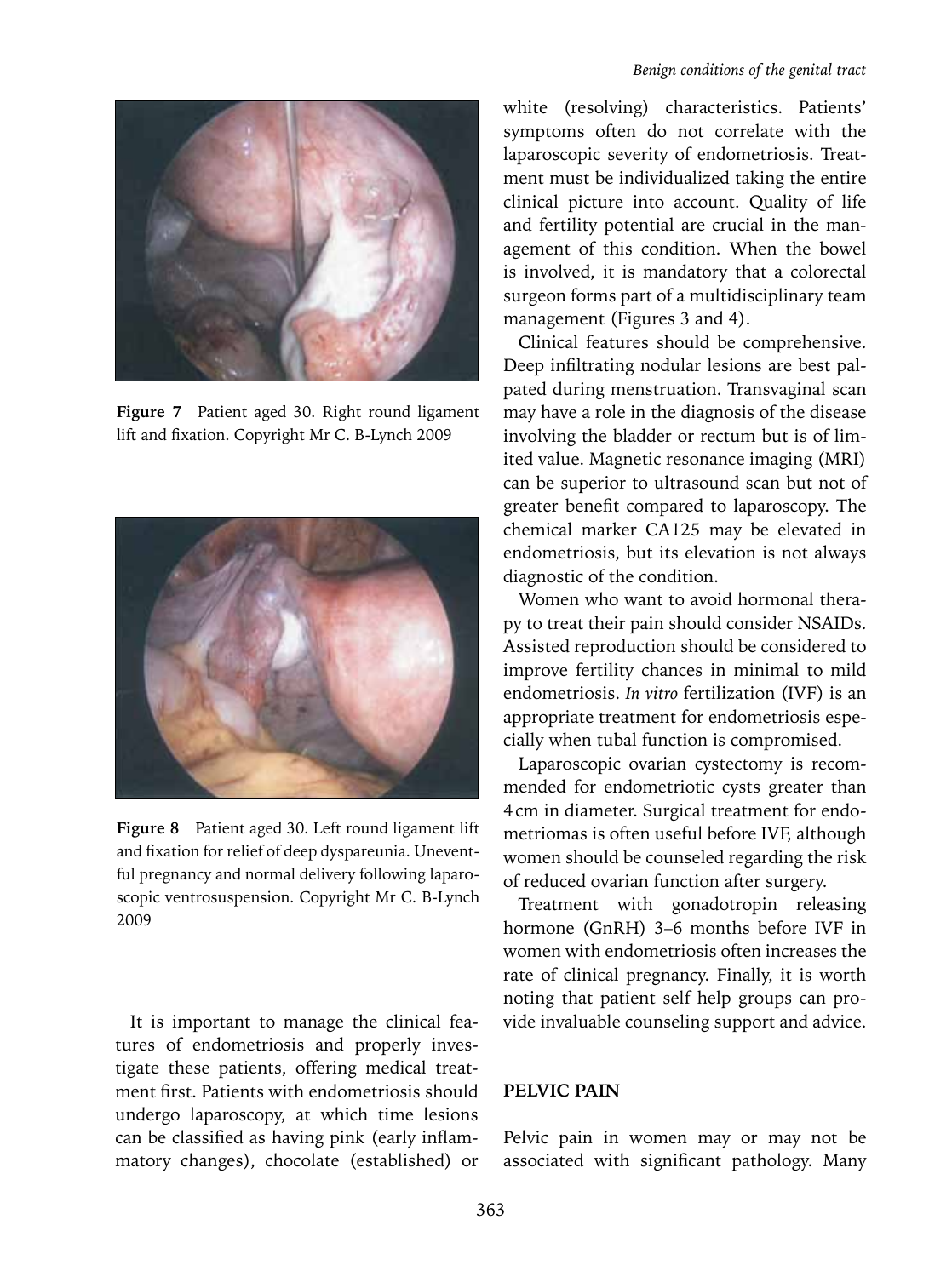women who experience pelvic pain outside the normal menstrual cycle have conditions that may affect their fertility such as PID, adhesions or pelvic cysts. PID in premenopausal women and particularly pre-pregnancy women may result from bacterial infection or STI. The end point is usually described as terminal hydrosalpinges with flimsy pelvic adhesions. The collection of inflammatory material at the resolution stage of gonorrhea and *Chlamydia* infections shows typical tubal distension, distortion, irregularity and thinning of the tubal wall, which may then progress to a chronic inflammatory form. Because hydrosalpinges can contain immune complexes resulting from the resolution process which can affect the IVF success rate, salpingectomy may improve the chance for success in patients who have had tubal disease prior to IVF treatment.

Infected products of conception from a miscarriage may cause proximal damage or occlusion of the tube commonly described as cornual blockage. Such patients have very little or no chance of conceiving even after tubal reconstructive surgery, and IVF remains the key management strategy. Diagnostic procedures (hysteroscopy and laparoscopy) are essential to exclude genital tract abnormality and to ascertain the exact site of chronic PID.

In the vagina itself, about 20% of women may have bacterial colonization, including group B streptococci and sometimes coliform bacteria, which ultimately may affect not only the prospect of IVF success but also pregnancy outcomes. Group B streptococci may cause premature rupture of the membranes and can affect the baby leading to serious neonatal morbidity. When group B streptococci are found colonizing the vagina in pregnancy the protocol of management should be multidisciplinary including a bacteriologist, pediatrician, obstetrician and neonatologist. It is because of the significant consequences of PID that all clinically diagnosed patients should be treated immediately to protect against any progression of this condition. The choice of antimicrobial or antibacterial therapy will be dependent on the clinical presentation and the need for singular or broad spectrum cover. It is not acceptable to delay medical treatment when PID is suspected or diagnosed.

All mothers should have counseling about the presence of such bacteria in the vagina as soon as the diagnosis is made in pregnancy. PID can cause a significant amount of pain, deep dyspareunia and distortion of the pelvic anatomy.

# **BENIGN PELVIC CYSTS**

The most common cyst in young women of fertile age is the dermoid cyst. Dermoid cysts represent congenital cysts arising from the migration of the ovary from the mesenchymal ridge down to the pelvis assisted by the round ligament to its definitive position on the ovarian fossa. These ovaries may contain cells capable of a variety of tissue differentiation of no ovarian function. The cysts can be found incidentally on ultrasound scan or computed tomography (CT) evaluation. Whenever large cysts are discovered these should be removed by laparoscopy or open surgery as appropriate, as torsion is always possible and can result in destruction of viable ovarian tissue and considerable morbidity.

Dermoid tumors have a very low chance, about 10%, of malignant potential. Careful management of this condition should be discussed with the patient who wants to become pregnant.

Whereas it is acceptable to remove the cyst and conserve the ovary, there is never an absolute indication to remove the ovary because it contains a dermoid cyst. Clinical consideration must be given to the fertility status or preconception state of the patient and general clinical condition before oophorectomy is carried out for a dermoid cyst (Figures 9–12).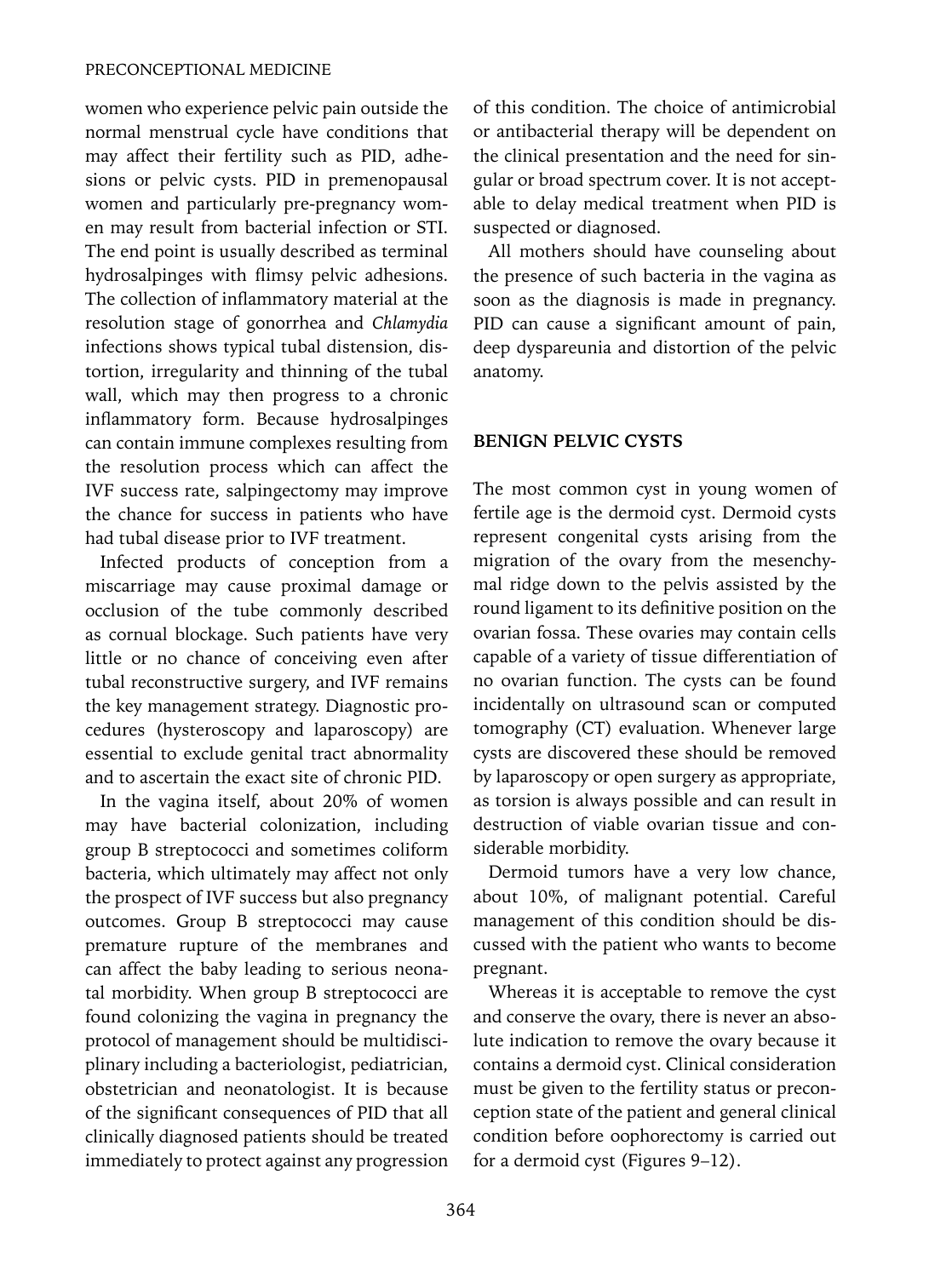

**Figure 9** Patient aged 19. Presented with 35 cm left dermoid cyst. Laparoscopically deflated and aspirated. Copyright Mr C. B-Lynch 2009



**Figure 11** Patient aged 19. Dermoid cystectomy excised and confirmed histologically. Copyright Mr C. B-Lynch 2009



**Figure 10** Patient aged 19. Cyst exteriorized and extracorporeal left ovarian cystectomy performed. Copyright Mr C. B-Lynch 2009



**Figure 12** Patient aged 19. Replacement of left ovary into pelvis. Copyright Mr C. B-Lynch 2009

# **BENIGN OVARIAN CYSTS (UNILOCULAR CYSTS)**

These conditions exist as benign serous cystadenomas or benign mucinous cystadenomas and are normally diagnosed after cystectomy when no other clinical indication of abnormality is present within the cyst. Preoperative assessment may include the CA125 marker test, which if elevated must be investigated by further high definition scan and other markers. Although there is a 10% chance of these cysts becoming malignant, the vast majority if properly evaluated require only laparoscopic surgery. It is well recognized that cysts can grow to an enormous size, often in the pre-pregnancy patient, and their excision necessitates skilful laparoscopy or laparotomy.

If all the markers are strongly suggestive of a benign condition, then removing the cyst while conserving ovarian tissue is appropriate and beneficial to the pre-pregnancy patient. To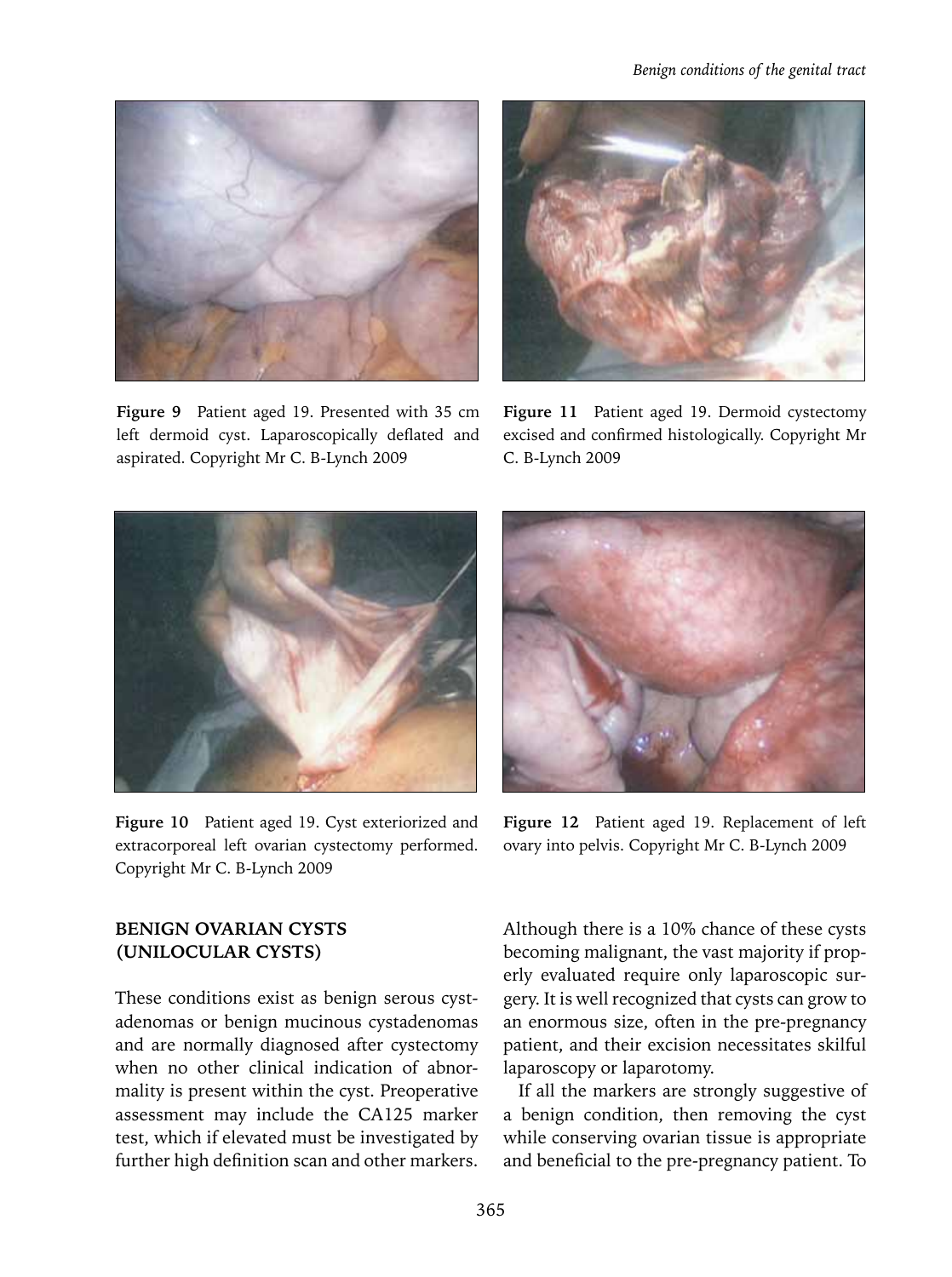do nothing is not an option, as it is well recognized that cysts can undergo torsion which would require prompt ovarian cystectomy.

## **SALPINGIAN CYSTS**

These cysts are usually of moderate size and are commonly diagnosed as an incidental finding at routine laparoscopy. If they are tiny, they can be left alone. On the other hand, if they are of a size which might interfere with tubal function by way of torsion, they should be removed laparoscopically, first by deflating the cyst and then resecting the stalk. Occasionally postlaparotomy adhesions may present with loculated cystic formations within adhesion strands or bands which appear as ovarian cysts with the potential to have false imaging and mislead the clinician. Such cysts should be assessed carefully by CT or MRI scanning and interpreted by an interventional radiologist. It is safer to be conservative rather than to proceed to further laparotomy.

It is most essential to evaluate clinical cystic changes thoroughly before surgical intervention, as a proportion of cysts do not originate from a gynecological organ. Occasionally retroperitoneal cysts masquerade as pelvic cysts. Clinicians must always seek the advice of surgical colleagues when the diagnosis is in doubt and in the best interest of the patient.

## **POLYCYSTIC OVARIAN SYNDROME**

Polycystic ovarian syndrome (PCOS) presents problems for the patient as well as her gynecologist. The historical background of this condition goes back to 1845 when Chereau first described the sclerotic changes of the ovaries. Almost a century later, in 1935, Stein and Leventhal<sup>14</sup> described the classical features of PCOS and proposed wedge resection of the ovary as treatment (Figure 13). In subsequent years, our understanding of the



**Figure 13** Patient aged 26. Drilling diathermy treatment. Copyright Mr C. B-Lynch 2009

pathophysiological basis of the condition has improved enormously and a variety of treatment options have been suggested with favorable results<sup>15,16</sup>.

This condition, common among women of reproductive age, has generated much debate regarding its definition and diagnosis. Apart from chronic anovulation and oligomenorrhea, it causes fertility problems for a significant number of women with the diagnosis $17$ . Normally, two categories of patients having this condition come to attention. On the one hand, there is the patient who presents with oligomenorrhea and is worried about the condition; on the other, there are patients who experience anovulation and are worried about fertility prospects.

In the former category, reassurance is probably all that is necessary. If medical treatment is required, metformin potentiates insulin activity and may correct the condition and facilitate a return of menstruation. Unfortunately, a significant number of these women do not respond to metformin in terms of restoration of ovulation. This medication, backed by clomiphene, may improve the prognosis for pregnancy, but not in all circumstances. Overcoming the insulin resistance by metformin is not the only pathological process warranting treatment to achieve fertility. A body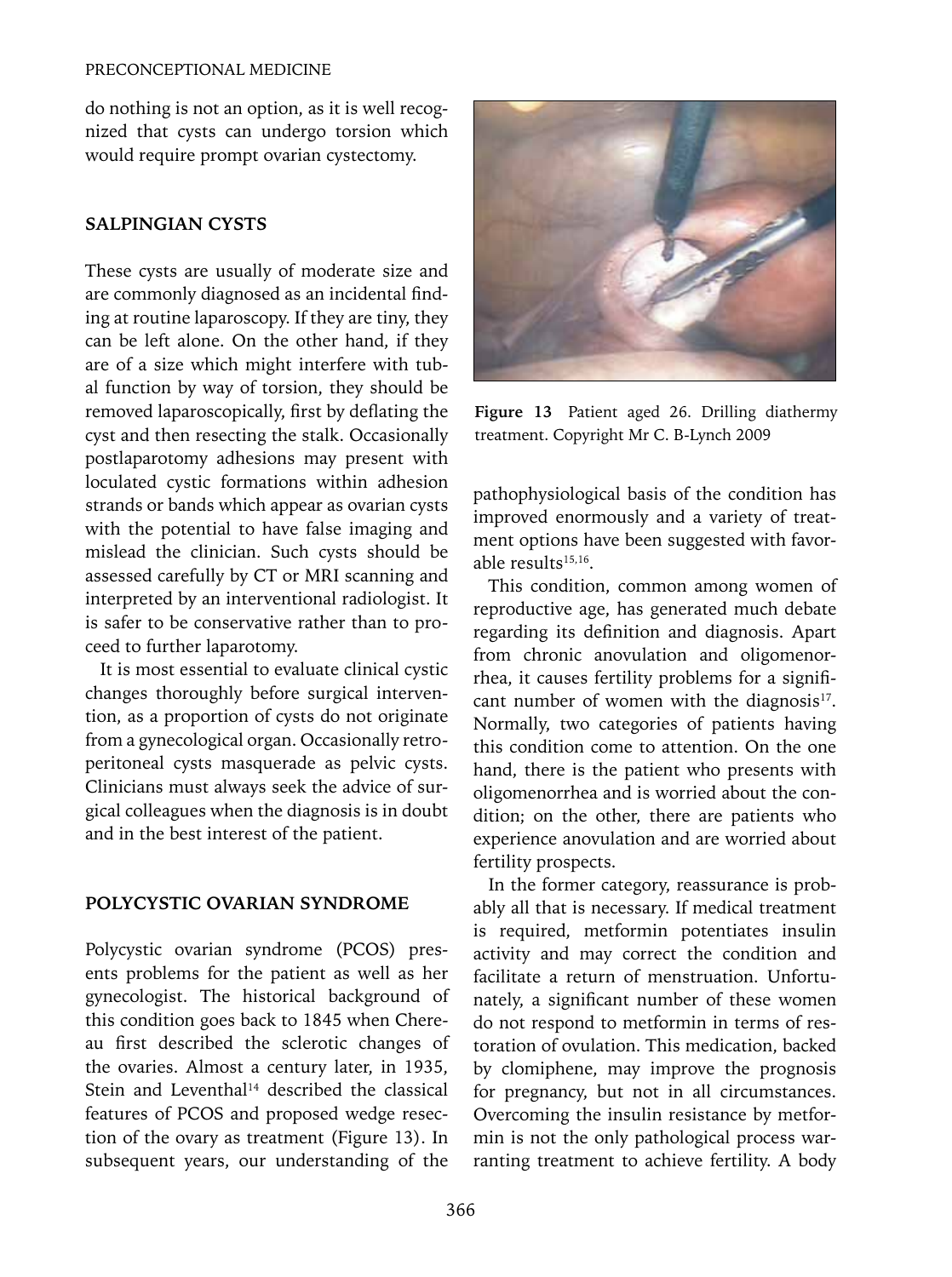of evidence shows that insulin resistance is the principle underlying defect and treatment target. Such therapy may not only resolve the immediate clinical problem but also has the potential to reduce the risk of vascular disease in later life<sup>17</sup>. Another group of patents have hyperandrogenemia. These patients may also have hirsutism as a problem in addition to their fertility problems. Obesity is a recognized association.

Commonly three approaches are used in the management of PCOS in young women. The first is to treat the symptoms with antiandrogens for conditions such as hirsutism, then to use contraception for menstrual irregularities and finally to institute ovulation induction for the preconceptional patient who is actively seeking pregnancy. Induction of ovulation can be prompted medically or using ovarian diathermy with the laser or wedge resection.

Sinha and B-Lynch demonstrated successful ovulatory responses following the use of the YAG laser in the form of marsupialization of the ovary<sup>16</sup>. This technique was further supported by Aziz and B-Lynch with an equally good outcome18 (Figure 14). These techniques found markedly reduced serum LH concentrations and normal menstrual cycles in 32 (91%)



**Figure 14** Patient aged 26. Stromal depth exposure. Histology confirmed polycystic ovary. Uneventful pregnancy and normal delivery 12 months later. Copyright Mr C. B-Lynch 2009

patients with successful ovulation confirmed by day 21 progesterone and 17 pregnancies out of 24 women wishing to get pregnant (71%). Eleven patients were treated for irregular cycles, hirsutism, premenstrual syndrome and/or pelvic pain. There was one miscarriage at 8 weeks, but nine pregnancies resulted in the birth of normal live babies.

The conclusion of this small study was that clinicians should consider this effective laparoscopic surgical technique with ovarian drilling when medical treatment has failed to produce fertility. The paper of Sinha and B-Lynch<sup>16</sup> also showed a reduction in miscarriage rates. Women with PCOS achieving pregnancy might suffer from a short luteal phase for which progesterone therapy might be useful.

It is important to understand that women with PCOS do not all fail to get pregnant spontaneously. The condition can exist in a variety of forms, such as in one ovary but not the other, or in both ovaries. It is because of the bizarre nature of this condition that active management should be encouraged in women who seek to become pregnant and fail with medical treatment as a first line.

# **ACKNOWLEDGMENT**

The author wishes to acknowledge medical artist Mr Phillip Wilson for his assistance in producing the figures for this chapter.

## **References**

- 1. Drife J, Magowan B. *Clinical Obstetrics and Gynaecology,* 1st edn. Edinburgh: Saunders, 2004
- 2. von Krogh G, Lacey CJN, Gross G, *et al*. European guideline for the management of anogenital warts. *Int J STD AIDS* 2001;12(Suppl 3):40–7
- 3. Health Protection Agency. *Focus on Prevention. HIV and Other Sexually Transmitted Infections in*